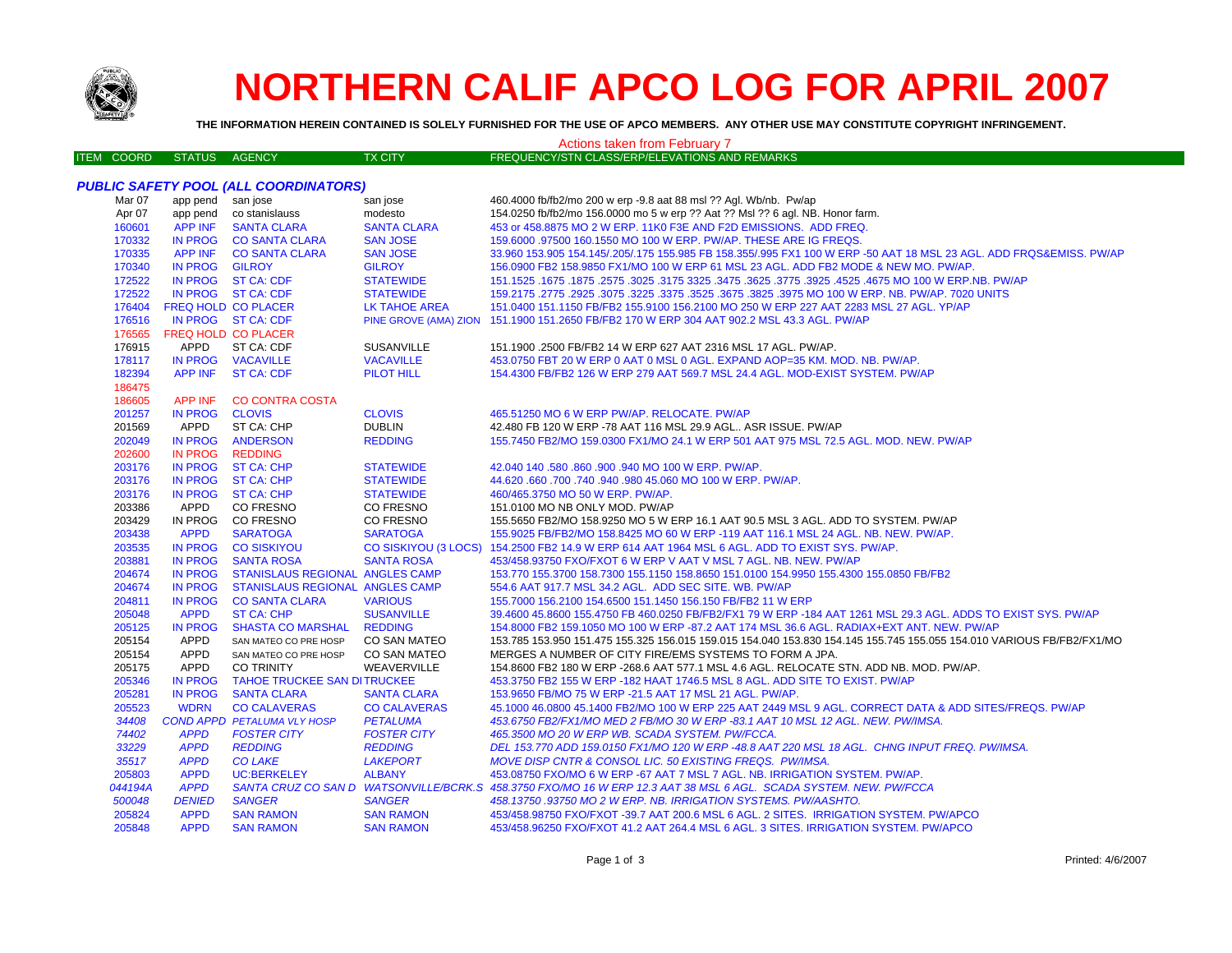|                             | Actions taken from February 7 |                                     |                          |                                                                                                                          |  |  |
|-----------------------------|-------------------------------|-------------------------------------|--------------------------|--------------------------------------------------------------------------------------------------------------------------|--|--|
| <b>ITEM</b><br><b>COORD</b> | <b>STATUS</b>                 | <b>AGENCY</b>                       | <b>TX CITY</b>           | FREQUENCY/STN CLASS/ERP/ELEVATIONS AND REMARKS                                                                           |  |  |
| 205835                      | <b>APPD</b>                   | <b>ST CA: P&amp;R</b>               | <b>WIEMAR</b>            | 458,5000 465,2500 FXO 133.6 AAT 396 W ERP @012 475.5 MSL 39.6 AGL, MOD, PW/APCO,                                         |  |  |
| 205836                      | <b>APPD</b>                   | <b>JACKSON</b>                      | <b>JACKSON &amp; VIC</b> | 453/458.1500 FXO 145.9 AAT 20 W ERP 504 MSL 17 AGL. VOTING RCVRS (2). PW/APCO.                                           |  |  |
| 205841                      | APPD                          | ST CA: DGS-OBG                      | <b>SAN FRANCISCO</b>     | 453,950 460,1250 30 W ERP ADD MOBILES @ FX1S TO SYSTEM. BUILDING INTERNAL SYSTEM, PW/AP.                                 |  |  |
| 500071                      | <b>APPD</b>                   | MADERA                              | <b>MADERA</b>            | 453.4000 FB2/MO 60 W ERP 36 AAT 90 MSL 28 AGL. RESTORAL. PW/AASHTO                                                       |  |  |
| 205858                      | <b>APPD</b>                   | ST CA: CHP                          | <b>AUBURN</b>            | 159,0300 FX1 60 W ERP 9.4 AAT 460.9 MSL 11.3 AGL. REARRANGE ANTENNAS, PW/AP                                              |  |  |
| 500056                      | <b>APPD</b>                   | <b>CORDOVA R&amp;P DIST</b>         | RANCHO CORDOVA           | 453/458.6500 MO 2 W ERP. NB. IRRIGATION SYSTEM. PW/AASHTO                                                                |  |  |
| 205885                      | <b>APPD</b>                   | ST CA: CHP                          |                          | COLUMBIA/DARDENELLE 460.3000 72.760 FXO 111 W ERP 125.6 AAT 2267 MSL 29 AGL, 3 SITES, PW/AP.                             |  |  |
| 205888                      | <b>APPD</b>                   | <b>SANTA CRUZ</b>                   | <b>SANTA CRUZ</b>        | 154.1000 FB2 (EXISTS AS FB) 158.7900 MO 125 W ERP ?? AAT 95 MSL 15 AGL. MOD. PW/AP                                       |  |  |
| 205889                      | <b>APPD</b>                   | ST CA: OES                          | BERKELEY                 | 153.7550 FB 154.9800 FX1 100 W ERP 122.2 AAT 243.8 MSL 12.2 AGL, CORRECTS COORDS, PW/AP                                  |  |  |
| 36427                       | <b>APPD</b>                   | <b>SAN JOSE</b>                     | <b>SAN JOSE</b>          | 153.9800 FB/FB2 155.8200 MO 240 W ERP -65.5 AAT 61 MSL 44 AGL. ADD TO EXIST SYS. PW/IMSA.                                |  |  |
| 205938                      | <b>APPD</b>                   | ST CA: CHP                          | <b>CALDECOTT TNL</b>     | 154.2800 FB 325 W ERP 122.2 AAT 243 MSL 12.2 AGL. CORRECT MISC SITE DATA. PW/AP.                                         |  |  |
| 205939                      | <b>APPD</b>                   | <b>ST CA: CDF</b>                   |                          | LAKESHORE(FRS CO) 151.3850 FB/FB2 159.2700 FX1 96 W ERP 253.6 AAT 2599.6 MSL 18.3 AGL. RELOCATE TO NEW TOWER. PW/AP      |  |  |
| 205944                      | <b>APPD</b>                   | <b>SANTA ROSA JC</b>                |                          | WINDSOR/FORESTHILL 460.4000 .5500 FB/FB2/FX1/MO 25 W ERP -40 AAT 47 MSL 12.2 AGL. ADD TO EXIST SYS. PW/AP                |  |  |
| 205950                      | APPD                          | CO MONTEREY                         | SALINAS                  | DEL 460.5000 ADD 460.3000 FB/FB2/FX1/MO 350 W ERP -52.1 AAT 16 MSL 31.1 AGL. CHNG FREQS. PW/AP                           |  |  |
| 205973                      | APPD                          | CO YOLO (YCESSA)                    | YOLO CO                  | 156,0150 155,1450 MO 120 W ERP. WB/NB. ADDS MO FREQS. PW/AP                                                              |  |  |
| 205972                      | APPD                          | ST CA: DOT                          | KLAMATH (DN CO)          | 453/458.2375 .7000 FXO 90 W ERP 756.5 AAT 1299.4 MSL 15.2 AGL. LINKS. NB. PW/AP                                          |  |  |
| 38170                       | <b>APPD</b>                   | MANTECA                             | MANTECA                  | DEL 460.1000 ADD 453.81250 FB2/FX1/MO 100 W ERP 38.5 AAT 10 MSL 39.6 AGL. NB. PW/IMSA.                                   |  |  |
| 511060                      | APPD                          | CI/CO SAN FRANCISCO TRACY/GROVELAND |                          | 15 FREQUENCIES 453 MHZ 35 W ERP FBT. GPS-RTK. PW/AASHTO                                                                  |  |  |
| 206069                      | APPD                          | ST CA: DOT                          | SHAVER LAKE              | 460/465.3500 .36250 FXO 50 W ERP 556.6 AAT 2291 MSL 45.7 AGL.CONTROL LINKS. BIG CREEK/TOLL HOUSE & SHAVER LK PW/AP       |  |  |
| 033229                      | APPD                          | REDDING                             | REDDING                  | 159.0750 FX1/MO 120 W ERP -48.8 AAT 220 MSL 18 AGL. DEL 153.770 WB. MOD. PW/IMSA.                                        |  |  |
| 038538                      | APPD                          | CO DEL NORTE                        | CRESCENT CITY            | 154.0850 FB/MO 40 W ERP -47.7 AAT 12 MSL 13.7 AGL. RELOCATE. WB. PW/IMSA.                                                |  |  |
| 500189                      | APPD                          | CHOWCHILLA                          | CHOWCHILLA               | 453/458.03750 MO 2 W ERP. NB. NEW. PW/AASHTO.                                                                            |  |  |
| 206184                      | <b>WDRN</b>                   | CO DOUGLAS (NV)                     | MARKLEVILLE              | 155.7150 FB2/MO ?? FX1/MO 11.4 W ERP 715 AAT 2732 MSL 14 AGL. NEW. PW/AP                                                 |  |  |
| 530011                      | APPD                          | TAHOE MTN RESORTS TRUCKEE           |                          | 453,000 FB2/MO 100 W ERP -161 AAT 1828 MSL 11 AGL, NB, IG/EWA                                                            |  |  |
| 037049                      | APPD                          | <b>CO MONTEREY</b>                  | SALINAS                  | 154.3700 FB/MO 156.015 FX1                                                                                               |  |  |
| 206217                      | APPD                          | CO MERCED                           | CO MERCED                | 154.8900 MO 2475.0 453/458.7000 MO 6W ERP (BOMB ROBOT). RESET CENTER OF AOP. PW/AP                                       |  |  |
| 206314                      | APPD                          | TRUCKEE FPD                         | TRUCKEE                  | 154,3250 FB2 200 W ERP 82 AAT 2052 MSL 15 AGL. ADD SITE TO EXIST LIC. PW/AP                                              |  |  |
| 206352                      | IN PROG                       | ST CA: CHP                          | BAY: TAM LOMA P+         | 460.4500 FB/FB2 70 W ERP 794 AAT 1155.2 MSL 42.7 AGL. EXPANDS SYSTEM. NB. PW/AP                                          |  |  |
| 206369                      |                               | IN PROG ST CA: CHP                  | BAY: DIABLO, VACA +      | 460.4500 FB/FB2 70 W ERP 849 AAT 1432.6 MSL 36.6 AGL. EXPANDS SYSTEM. NB. PW/AP                                          |  |  |
| 206379                      | APPD                          | <b>CO FRESNO</b>                    | CO FRESNO                | ADD NB: 154.6500 155.4150 155.5800 155.6550 453.4500 154.7550 MOD. ALL EXISTING. PW/AP                                   |  |  |
| 206394                      |                               | IN PROG CO YOLO (YCESSA)            |                          | YOLO CO (MULTI SITE) 154.8000 154.4450 155.5950 155.1450 FB/FB2 350 W ERP 14.6 AAT 119.7 MSL 30.5 AGL. NB/WB. NEW. PW/AP |  |  |

#### *470-512 MHz POOL*

| mar 07 | app pend    | fairfield                           | fairfield                    | ???.????? Fb/fb2/fx1/mo 200 w erp ??? Aat ??? Msl ?? Agl. Add a new PD chnl. Pw/ap              |
|--------|-------------|-------------------------------------|------------------------------|-------------------------------------------------------------------------------------------------|
| mar 07 | app pend    | fairfield                           | fairfield                    | ???.????? Fb/fb2/fx1/mo 200 w erp ??? Aat ??? Msl ?? Agl. Add a new FD chnl. Pw/ap              |
| 202214 | IN PROG     | <b>CO MARIN</b>                     | <b>BODEGA</b>                | 483.9500 .3750 484.8750 490.8000 488.9750 489.3250 .7000 490.1000 .3750                         |
|        |             | <b>CONTINUES</b>                    |                              | FB/FB2 200 W ERP 39 AAT 218 MSL 30 AGL, ADD TO EXIST, YP/AP.                                    |
| 202278 | IN PROG     | <b>CO MARIN</b>                     | <b>CO MARIN &amp; SONOMA</b> | 483,6525 .1750 485,6250 484,2000 489,8500 FB2/MO 200 W ERP 566 AAT 745 MSL 60.7 AGL. NEW, PW/AP |
| 201279 | IN PROG     | <b>CO CONTRA COSTA</b>              | <b>ORINDA</b>                | 482.7250 489.2500 490.0500 FB8/MO 33 W ERP 487 AAT 583 MSL 43 AGL. PW/AP                        |
| 201289 | IN PROG     | CO CONTRA COSTA                     | <b>MARTINEZ</b>              | 482,5750 483,0000 483,4000 483,7750 FB8/MO8 137 W ERP 239 AAT 273 MSL 36.6 AGL, PW/AP, NEW.     |
| 202293 | IN PROG     | <b>CO MARIN</b>                     |                              |                                                                                                 |
| 35350  | <b>APPD</b> | HAYWARD                             | <b>HAYWARD</b>               | 482.63750.66250 FB2 164 W ERP 94.3 AAT 369 MSL 15 AGL. ADD SITE TO SYSTEM. PW/IMSA              |
| 101029 | <b>APPD</b> | MOBILE RELAY ASSOC GLEN ELLEN (SON) |                              | 483.73750 FB6/MO 500 W ERP 505 AAT 695 MSL 28 AGL. ADD FREQ IG/EWA                              |
| 131101 | APPD        | MOBILE RELAY ASSOC                  | <i><b>I IVERMORE</b></i>     | 483.36250 FB6/MO 200 W ERP 126 AAT 335 MSL 39.6 AGL. ADD FREQ. MOD. NB. IG/EWA                  |
| 134045 | APPD        | MOBILE RELAY ASSOC LIVERMORE        |                              | 483.56250 FB6/MO 400 W ERP 126 AAT 335 MSL 39.6 AGL. ADD FREQ MOD. WB/NB. IG/EWA.               |
| 154232 | APPD        | MOBILE RELAY ASSOC FAIRFAX          |                              | 483.78750 FB6/FX1T/MO6 1000 W ERP 612 AAT 762 MSL 15 AGL. NB. IG/EWA.                           |
| 680008 | APPD        | <i>SPECTRUM WIRELESS</i>            | SAN FRANCISCO                | 484.28750 FB6/MO 500 W ERP 524 AAT 254 MSL 297.7 AGL, NEW, NB, IG/EWA                           |

### *800 MHz PUBLIC SAFETY (GP, YP, GF, YF) & Comml Users*

| dec 06 |                    | app pend uc: berkeley          | berkeley                 | 867.8750 868.2125 mo 5 w erp. Gp/ap. Add ht channels.                                               |
|--------|--------------------|--------------------------------|--------------------------|-----------------------------------------------------------------------------------------------------|
| dec 06 | app pend uc: davis |                                | davis                    | 868.8625 866.1750 mo 5 w erp. Gp/ap. Add ht channels.                                               |
| 176408 |                    | <b>FREQ HLD ST CA: P&amp;R</b> | <b>PINE GROVE (ZION)</b> | 856.7375 858.7625 FB/FB2/FX1/MO 184 W ERP 282.9 AAT 902 MSL 43.3 AGL. ADD 2N CHNL MINOR MODS, GP/AP |
| 180044 |                    | APP INF CONAPA                 | <b>BERRYESSA PK</b>      | 856,96250 FB 280 W ERP 647.2 AAT 932 MSL 6.1 AGL, ADD TO EXIST, GP/AP, MOB DATA,                    |
| 181958 |                    | APP INF OAKLAND                | <b>OAKLAND</b>           | 858.93750 FB2/FX1/MO 105 W ERP -3 AAT 91.4 MSL 18.9 AGL, ADD NEW FREQ, PW/AP                        |
| 202627 |                    | IN PROG STOCKTON               | <b>STOCKTON</b>          | 856.23750 859.48750 FB/FB2/MO 75 W ERP 40.3 AAT 5.8 MSL 122 AGL. EXIST. ADD SITE. GP/AP             |